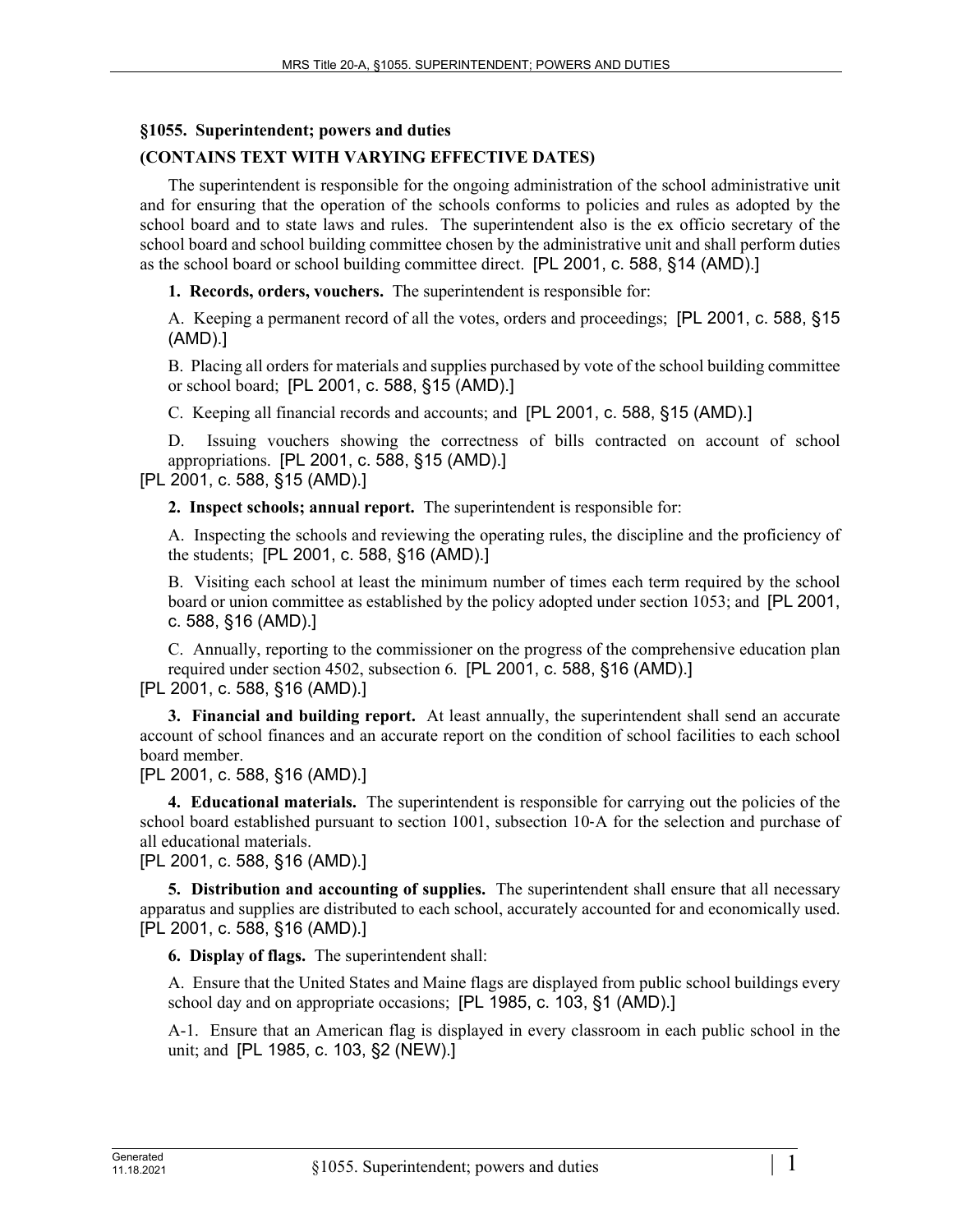B. Report annually to the school board the amount necessary to furnish the public schools with suitable flags and flagstaffs. The school administrative unit shall appropriate the necessary funds. [PL 1981, c. 693, §§5, 8 (NEW).]

[PL 1985, c. 103, §§1, 2 (AMD).]

**7. Enforce rules of the school board.** The superintendent shall enforce or cause to be enforced all rules of the school board.

[PL 1981, c. 693, §§5, 8 (NEW).]

**8. Full-time employment.** The entire time of a full-time superintendent shall be devoted to superintendence in the school supervisory unit which employs the superintendent. A full-time superintendent may perform educational service outside of the supervisory unit with the approval of the commissioner and with the consent of the school board.

[PL 1987, c. 330, §1 (RPR).]

**8-A. Part-time employment.** A superintendent who is employed as a part-time superintendent shall perform the duties agreed upon between the superintendent and the employing school board, subject to approval by the commissioner.

[PL 1987, c. 330, §2 (NEW).]

**9. Report to the commissioner.** The superintendent shall annually report, under oath, to the commissioner before a date established by the commissioner, concerning the operation of the school unit. The report shall contain:

A. The amount appropriated and expended on elementary and secondary education in the preceding fiscal year; [PL 1981, c. 693, §§5, 8 (NEW).]

B. The number of weeks schools were open; [PL 1981, c. 693, §§5, 8 (NEW).]

C. The number of students registered; [PL 1981, c. 693, §§5, 8 (NEW).]

D. The average attendance; [PL 1983, c. 859, §§4, 25 (AMD).]

E. The amount received for tuition; and [PL 1983, c. 859, Pt. A, §§4, 25 (AMD).]

F. Other information required by rule adopted by the commissioner to demonstrate compliance with the requirements of this Title. [PL 1983, c. 859, Pt. A, §§4, 25 (NEW).] [PL 1983, c. 859, Pt. A, §§4, 25 (AMD).]

**10. Supervise school employees.** The superintendent is responsible for implementing a performance evaluation and professional growth system for all teachers and principals pursuant to chapter 508 and an evaluation system for all other employees of the school administrative unit. The superintendent shall evaluate probationary teachers during, without limitation, each year of their employment as probationary teachers. The method of evaluation must be determined by the school board, be in compliance with the requirements of chapter 508 and be implemented by the superintendent.

[PL 2019, c. 132, §1 (AMD).]

**11. Notification teams.** Within 10 days after receiving notice from a district attorney of an alleged juvenile offense or juvenile offense, pursuant to Title 15, section 3308‑B, subsection 1 or after receiving notice from a law enforcement officer of credible information that indicates an imminent danger to the safety of students or school personnel pursuant to Title 15, section 3301-A, the superintendent shall convene a notification team. The notification team must consist of the administrator of the school building or the administrator's designee, at least one classroom teacher to whom the student is assigned, a parent or guardian of the student and a guidance counselor. The notification team is entitled to receive the information described in Title 15, section 3308‑B, subsection 1, paragraphs A to F and in Title 15, section 3301-A. The notification team shall also determine on the basis of need which school employees are entitled to receive that information.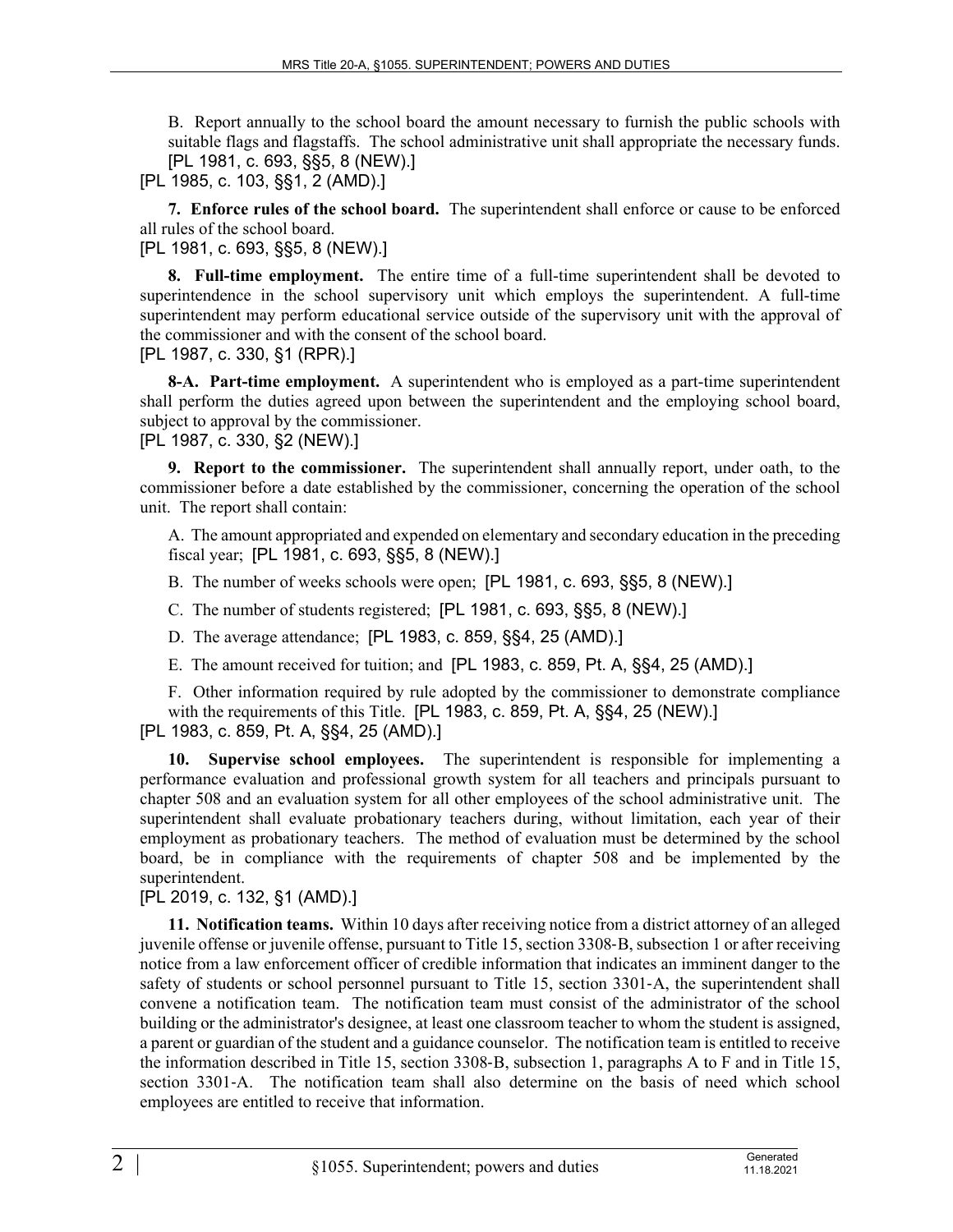Confidentiality of this criminal justice information regarding juveniles must be ensured at all times, and the information may be released only under the conditions of this subsection. The superintendent shall ensure that confidentiality training is provided to all school employees who have access to the information.

### [PL 2019, c. 525, §35 (AMD).]

**12. (TEXT EFFECTIVE UNTIL 1/01/22) Reintegration team.** Within 10 days after receiving information from the Department of Corrections pursuant to Title 15, section 3009, the superintendent shall convene a reintegration team to carry out reintegration planning pursuant to section 254, subsection 12. The reintegration team must consist of the administrator of the school or the administrator's designee; at least one classroom teacher to whom the student will be assigned or who is involved in the school's student assistance team; a parent, guardian or custodian of the student; and a guidance counselor. The reintegration team is entitled to receive the information described in Title 15, section 3308, subsection 7, paragraph B–1, subparagraph (3) and Title 34–A, section 1216, subsection 1, paragraph F. The reintegration team shall also determine, on the basis of need, which school employees may receive that information.

Confidentiality of the criminal justice information regarding juveniles must be ensured at all times and the information may be released by a member of the reintegration team only under the conditions of this subsection. The superintendent shall ensure that confidentiality training is provided to all school employees who have access to the information.

## [PL 2003, c. 205, §7 (AMD).]

**12. (TEXT EFFECTIVE 1/01/22) Reintegration team.** Within 10 days after receiving information from the Department of Corrections pursuant to Title 15, section 3009, the superintendent shall convene a reintegration team to carry out reintegration planning pursuant to section 254, subsection 12. The reintegration team must consist of the administrator of the school or the administrator's designee; at least one classroom teacher to whom the student will be assigned or who is involved in the school's student assistance team; a parent, guardian or custodian of the student; and a guidance counselor. The reintegration team is entitled to receive the information described in Title 15, section 3308-C, subsection 4, paragraph C, subparagraph (3) and Title 34-A, section 1216, subsection 1, paragraph F. The reintegration team shall also determine, on the basis of need, which school employees may receive that information.

Confidentiality of the information regarding juveniles received from the Department of Corrections must be ensured at all times and the information may be released by a member of the reintegration team only under the conditions of this subsection. The superintendent shall ensure that confidentiality training is provided to all school employees who have access to the information. [PL 2021, c. 365, §27 (AMD); PL 2021, c. 365, §37 (AFF).]

#### SECTION HISTORY

PL 1981, c. 693, §§5,8 (NEW). PL 1983, c. 422, §1 (AMD). PL 1983, c. 485, §6 (AMD). PL 1983, c. 806, §12 (AMD). PL 1983, c. 859, §§A4,A25 (AMD). PL 1985, c. 103, §§1,2 (AMD). PL 1985, c. 797, §13 (AMD). PL 1987, c. 330, §§1,2 (AMD). PL 1999, c. 345, §2 (AMD). PL 2001, c. 452, §4 (AMD). PL 2001, c. 588, §§14-17 (AMD). PL 2003, c. 190, §2 (AMD). PL 2003, c. 205, §7 (AMD). PL 2011, c. 172, §1 (AMD). PL 2011, c. 635, Pt. A, §1 (AMD). PL 2019, c. 132, §1 (AMD). PL 2019, c. 525, §35 (AMD). PL 2021, c. 365, §27 (AMD). PL 2021, c. 365, §37 (AFF).

The State of Maine claims a copyright in its codified statutes. If you intend to republish this material, we require that you include the following disclaimer in your publication:

*All copyrights and other rights to statutory text are reserved by the State of Maine. The text included in this publication reflects changes made through the First Special Session of the 130th Maine Legislature and is current through October 31, 2021. The text*